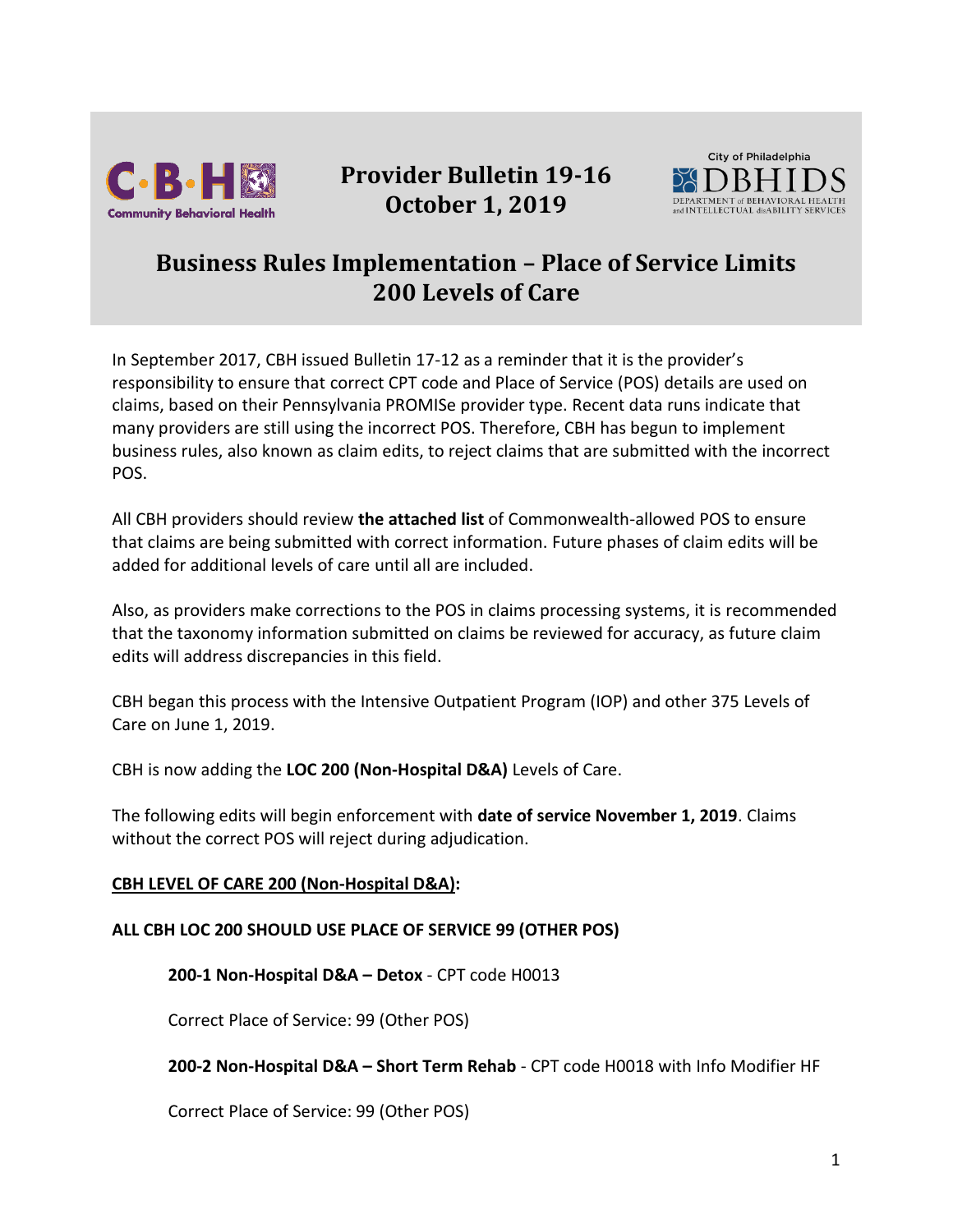#### **200-5 Non-Hospital D&A – Halfway House** – CPT code H2034

Correct Place of Service: 99 (Other POS)

**200-7 Non-Hospital D&A – Long Term Rehab** - CPT code T2048 with Info Modifier HF

Correct Place of Service: 99 (Other POS)

**200-8 Non-Hospital D&A – Short Term Rehab - Specialized** - CPT code H0018 with Info Modifier HF

Correct Place of Service: 99 (Other POS)

**200-9 Non-Hospital D&A – Specialized Rehab** – CPT code T2048 with Info Modifier HF

Correct Place of Service: 99 (Other POS)

**200-11 Non-Hospital D&A – Co-Occurring, Women's Program** - CPT code T2048 with Info Modifier HF

Correct Place of Service: 99 (Other POS)

**200-12 Non-Hospital D&A – HIV – Together House** - CPT code T2048 with Info Modifier HF

Correct Place of Service: 99 (Other POS)

**200-13 Non-Hospital D&A – Short Term Withdrawal Management/MAT** – CPT code T2048 with Info Modifier HF

Correct Place of Service: 99 (Other POS)

**200-16 Non-Hospital D&A – Long Term Withdrawal Management/MAT** - CPT code T2048 with Info Modifier HF

Correct Place of Service: 99 (Other POS)

**200-23 Non-Hospital D&A – Transitional Rehab** - CPT code T2048 with Info Modifier HF

Correct Place of Service: 99 (Other POS)

**200-24 Non-Hospital D&A – Withdrawal Management – 3 Day** – CPT code H0013

Correct Place of Service: 99 (Other POS)